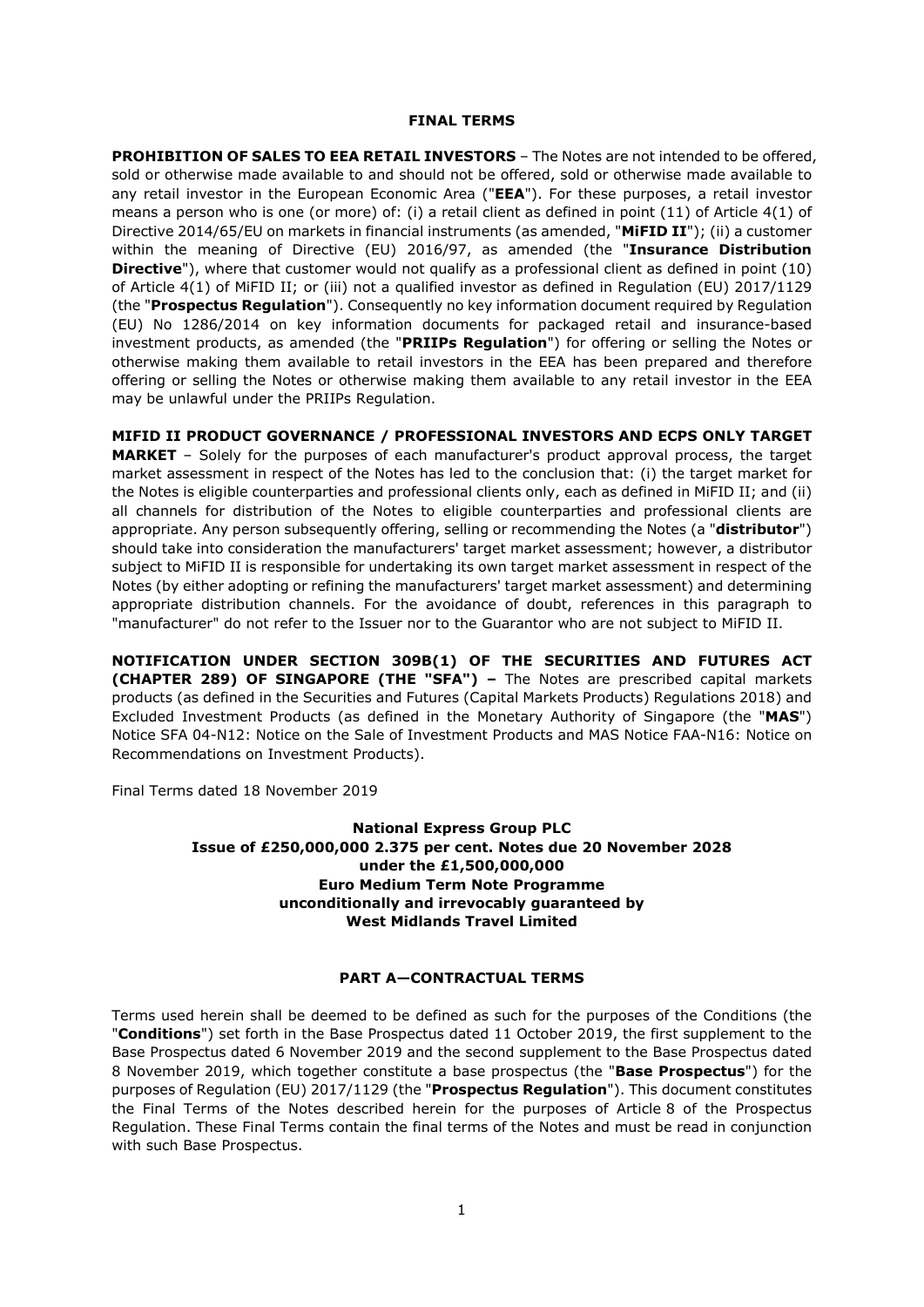Full information on the Issuer, the Guarantor and the offer of the Notes described herein is only available on the basis of the combination of these Final Terms and the Base Prospectus as so supplemented. The Base Prospectus has been published on the Issuer's website at http://www.nationalexpressgroup.com/investors/debt-information/.

| 1.  | (i)                       | Issuer:                                                    | National Express Group PLC<br>(LEI: 213800A8IQEMY8PA5X34)                                                                                                                                                                               |
|-----|---------------------------|------------------------------------------------------------|-----------------------------------------------------------------------------------------------------------------------------------------------------------------------------------------------------------------------------------------|
|     | (ii)                      | Guarantor:                                                 | West Midlands Travel Limited<br>(LEI: 213800XRAKT7AG94Z543)                                                                                                                                                                             |
| 2.  | (i)                       | Series Number:                                             | 5                                                                                                                                                                                                                                       |
|     | (ii)                      | Tranche Number:                                            | 1                                                                                                                                                                                                                                       |
| 3.  |                           | Specified Currency or Currencies:                          | Pounds Sterling (£)                                                                                                                                                                                                                     |
| 4.  | Aggregate Nominal Amount: |                                                            | £250,000,000                                                                                                                                                                                                                            |
|     | (i)                       | Date on which the Notes Not Applicable<br>become fungible: |                                                                                                                                                                                                                                         |
| 5.  | <b>Issue Price:</b>       |                                                            | 99.273 per cent. of the Aggregate Nominal Amount                                                                                                                                                                                        |
| 6.  | (i)                       | Specified<br>Denominations:                                | £100,000 and integral multiples of $£1,000$ in excess<br>thereof                                                                                                                                                                        |
|     | (ii)                      | <b>Calculation Amount:</b>                                 | £1,000                                                                                                                                                                                                                                  |
| 7.  | (i)                       | Issue Date:                                                | 20 November 2019                                                                                                                                                                                                                        |
|     | (ii)                      | Interest Commencement Issue Date<br>Date:                  |                                                                                                                                                                                                                                         |
| 8.  | <b>Maturity Date:</b>     |                                                            | 20 November 2028                                                                                                                                                                                                                        |
| 9.  | Interest Basis:           |                                                            | 2.375 per cent. Fixed Rate                                                                                                                                                                                                              |
| 10. | Redemption/Payment Basis: |                                                            | Subject to any purchase and cancellation or early<br>redemption, the Notes will be redeemed on their<br>Maturity Date at 100 per cent. of their principal<br>amount                                                                     |
| 11. | Change of Interest Basis: |                                                            | Not Applicable                                                                                                                                                                                                                          |
| 12. | Put/Call Options:         |                                                            | <b>Issuer Maturity Par Call Option</b><br>Issuer Sterling Make Whole Call Option<br>Change of Control Put Option                                                                                                                        |
| 13. | Notes obtained:           |                                                            | Date Board approval for issuance of Approved by a meeting of the Executive Committee<br>of the Board of Director of the Issuer on 6 November<br>2019 and by a meeting of the Board of Directors of<br>the Guarantor on 15 November 2019 |

# **PROVISIONS RELATING TO INTEREST (IF ANY) PAYABLE**

| 14. | Fixed Rate Note Provisions | Applicable |
|-----|----------------------------|------------|
|-----|----------------------------|------------|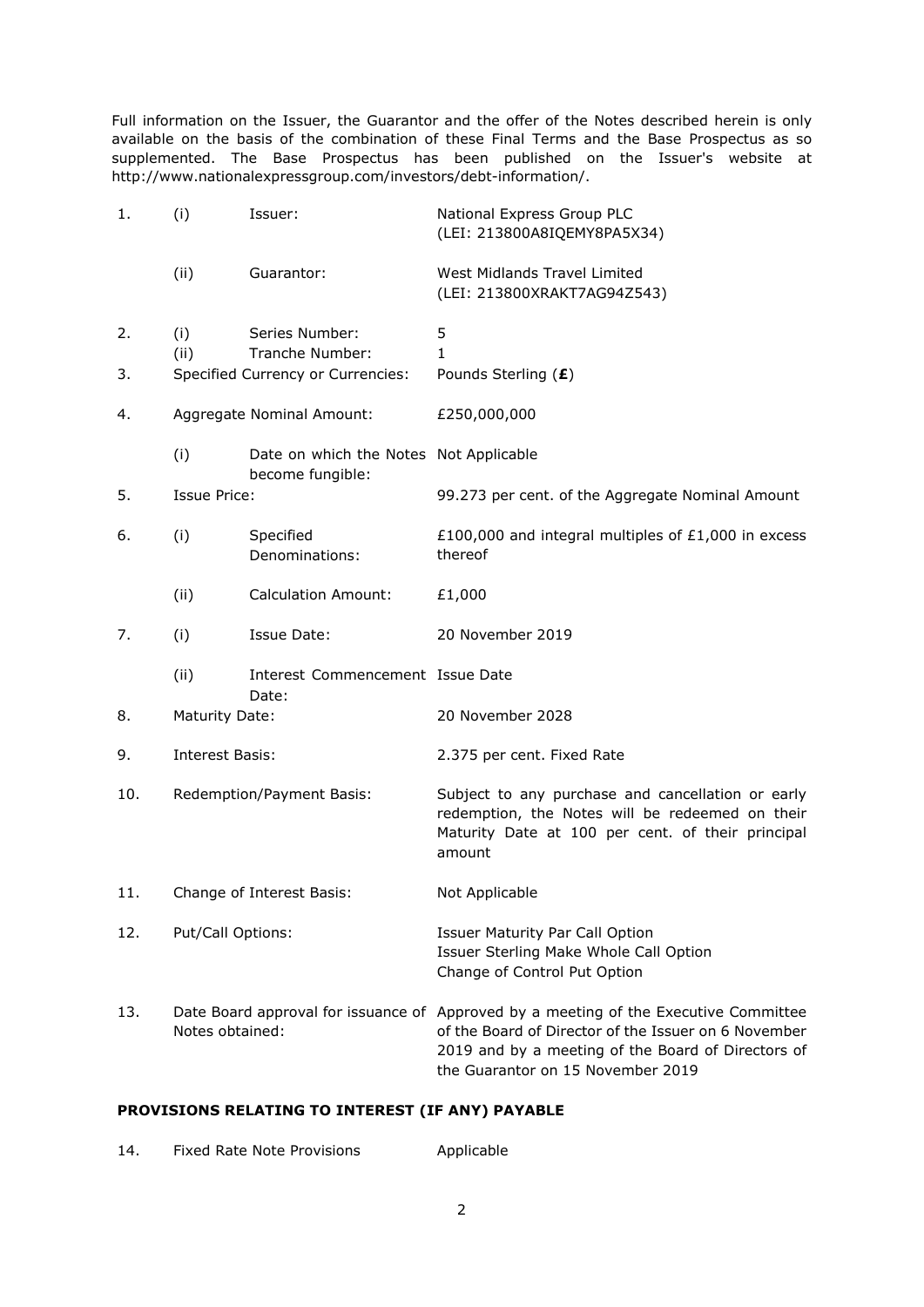- (i) Rate(s) of Interest: 2.375 per cent. per annum payable in arrear on each Interest Payment Date (ii) Interest Payment 20 November in each year from and including 20 Date(s): November 2020 to and including the Maturity Date (iii) Fixed Coupon Amount(s) £23.75 per Calculation Amount (iv) Broken Amount(s): Not Applicable (v) Day Count Fraction: Actual/Actual (ICMA) (vi) Determination Dates: 20 November in each year (vii) Step Up Rating Change Applicable and/or Step Down Rating Change: 15. Floating Rate Note Provisions: Not Applicable
- 16. Zero Coupon Note Provisions: Not Applicable

#### **PROVISIONS RELATING TO REDEMPTION**

- 17. Issuer Call Option: Not Applicable
- 18. Issuer Maturity Par Call Option: Applicable
	- (i) Issuer Maturity Par Call Any date from and including 22 August 2028 to but Redemption Date: excluding the Maturity Date
	- (ii) If redeemable in part:
		- (a) Minimum Redemption Amount: Not Applicable (b) Maximum Redemption Amount: Not Applicable
	- (iii) Notice Period (if other As set out in Condition 9(c)(iii) *(Redemption at the*  than as set out in the *option of the Issuer)* Conditions):
- 19. Issuer Sterling Make Whole Call Applicable Option:
	- (i) Sterling Make Whole Any date subject to meeting the notice periods Optional Redemption Date: required by Condition 9(c)(ii) (*Redemption at the option of the Issuer*) of the Notes and sub-paragraph (vii) below
	- (ii) If redeemable in part: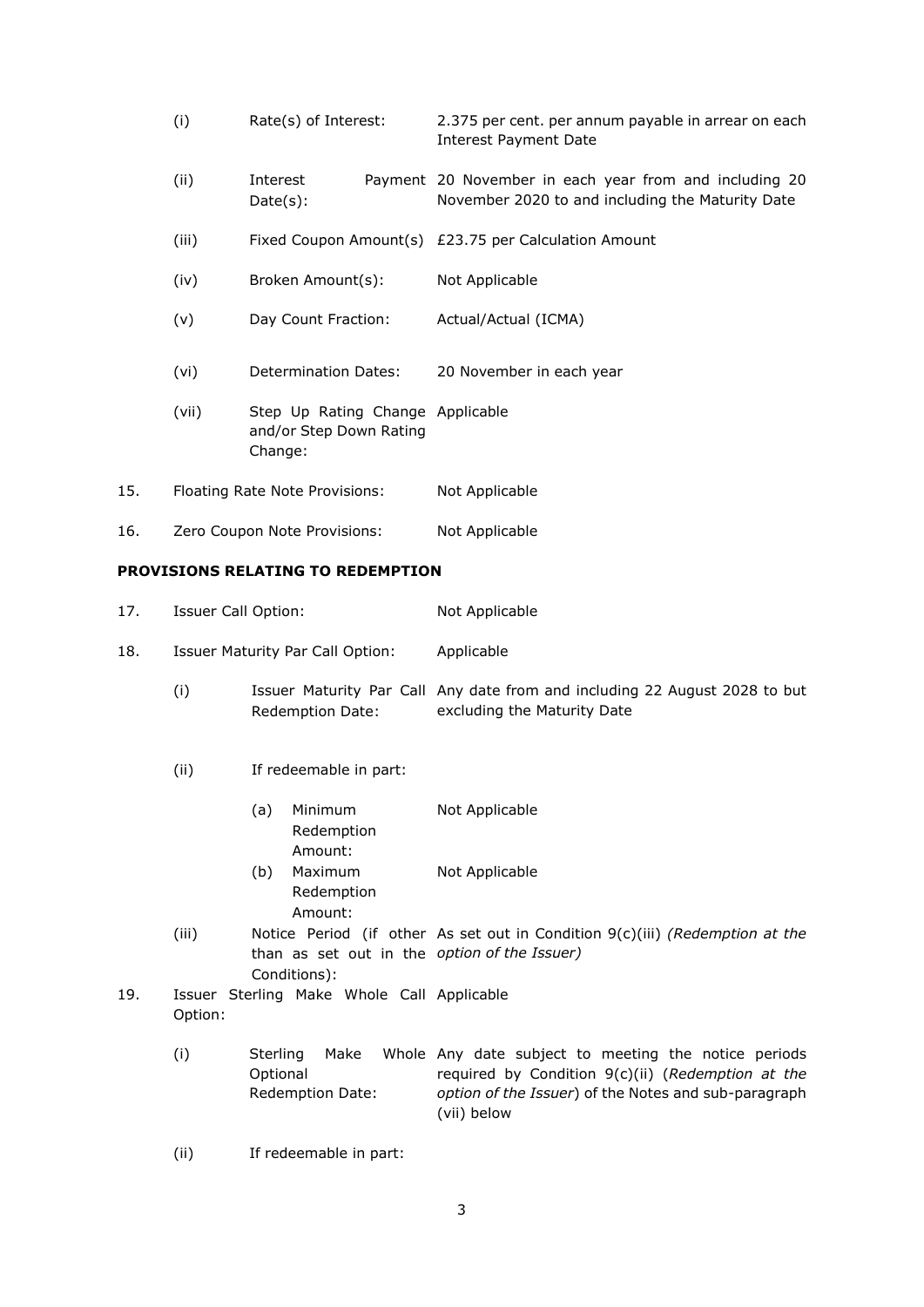|     |                      | Minimum<br>(a)<br>Redemption<br>Amount:                      | Not Applicable                                                                                 |
|-----|----------------------|--------------------------------------------------------------|------------------------------------------------------------------------------------------------|
|     |                      | (b) Maximum<br>Redemption<br>Amount:                         | Not Applicable                                                                                 |
|     | (iii)                | Determination Date:                                          | The second Business Day in London prior to the<br>Sterling Make Whole Optional Redemption Date |
|     | (iv)                 | Determination Time:                                          | 11:00 a.m. London time                                                                         |
|     | (v)                  | Margin:                                                      | 0.30 per cent.                                                                                 |
|     | (vi)                 | Reference Stock:                                             | UKT 1.625 per cent. 22 October 2028                                                            |
|     | (vii)                | than as set out in the option of the Issuer)<br>Conditions): | Notice Period (if other As set out in Condition 9(c)(ii) (Redemption at the                    |
| 20. | Investor Put Option: |                                                              | Not Applicable                                                                                 |
| 21. |                      | Change of Control Put Option:                                | Applicable                                                                                     |
|     | (i)                  | Change<br>0f                                                 | Control £1,000 per Calculation Amount                                                          |

- Optional Redemption Amount:
- 22. Final Redemption Amount of each  $£1,000$  per Calculation Amount Note:
- 23. Early Termination Amount:

Early Redemption Amount (Tax) £1,000 per Calculation Amount and Early Termination Amount per Calculation Amount payable on redemption for taxation reasons or, as the case may be, on event of default same (if different from that set out in the Conditions):

# **GENERAL PROVISIONS APPLICABLE TO THE NOTES**

| Temporary Global Note exchangeable for a        |  |
|-------------------------------------------------|--|
| Permanent Global Note which is exchangeable for |  |
| Definitive Notes in the limited circumstances   |  |
|                                                 |  |
|                                                 |  |

- 25. New Global Note Form: Applicable
- 26. Additional Financial Centre(s): Not Applicable
- 27. Talons for future Coupons to be Noattached to Definitive Notes: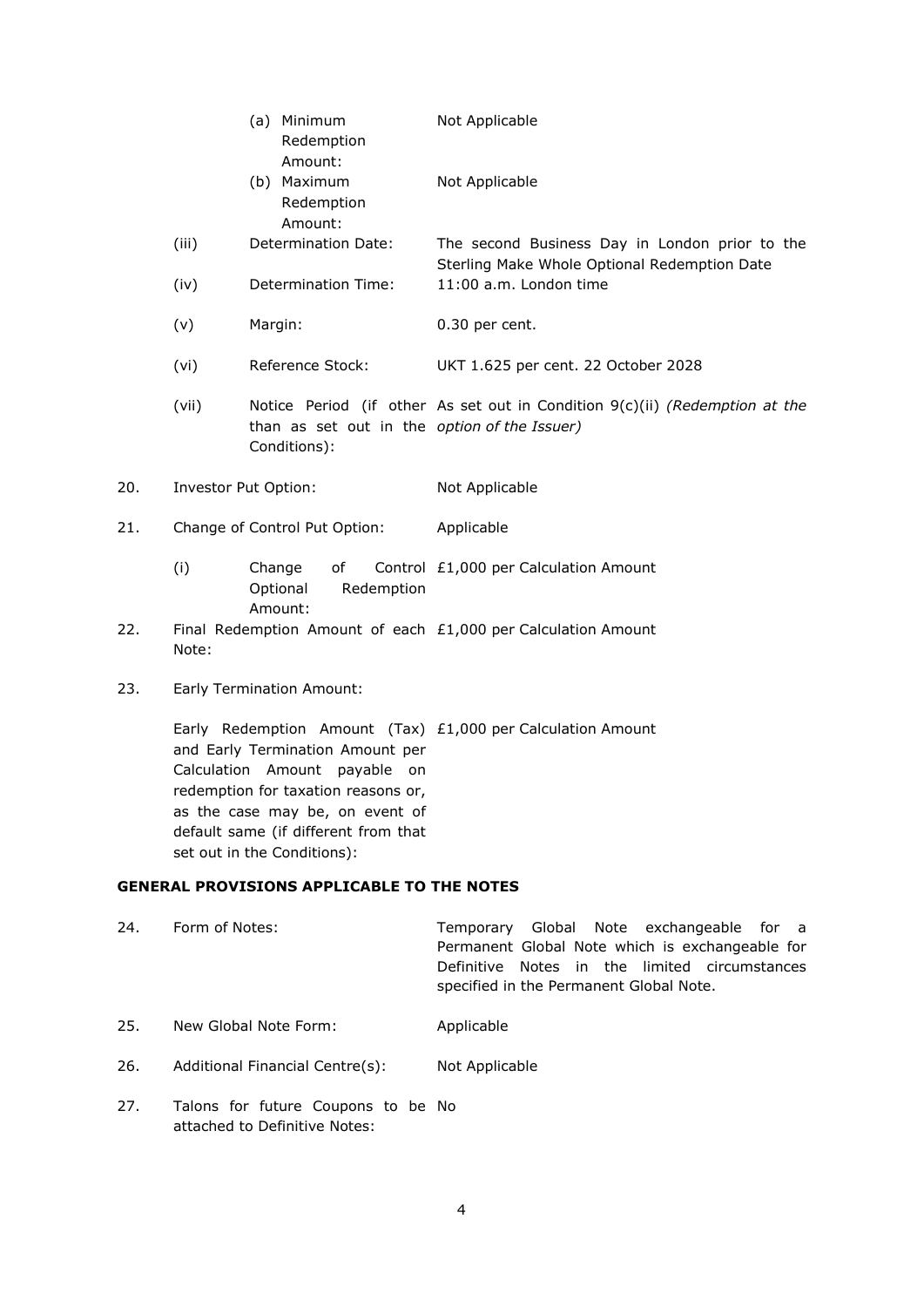28. Prohibition of Sales to Belgian ApplicableConsumers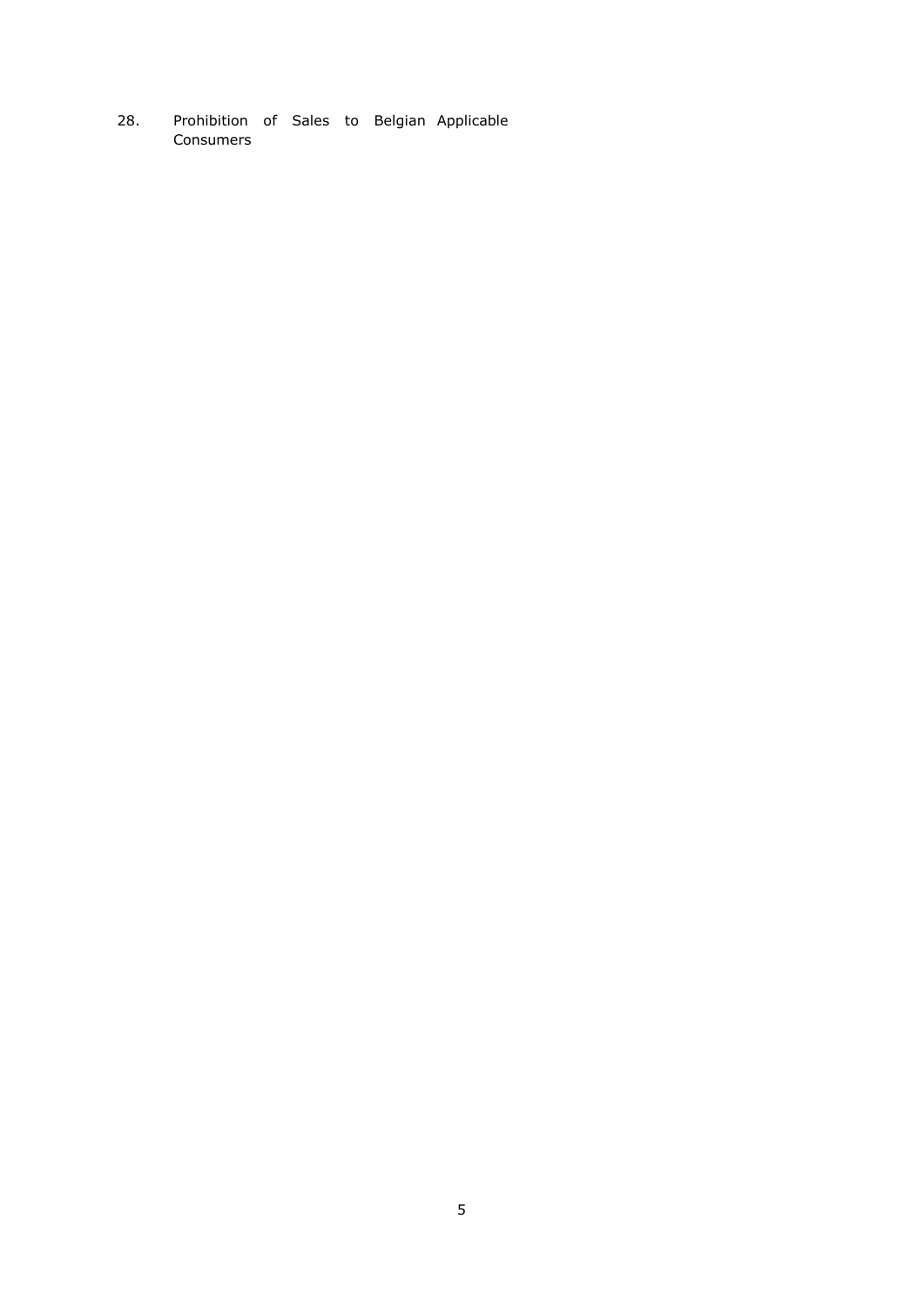Signed on behalf of National Express

**Group PLC By:** Chris Davies

Duly authorised

*Hornos Ole* 

ł

ł

Signed on behalf of West Midlands Travel Limited Tom Stables By:

Duly authorised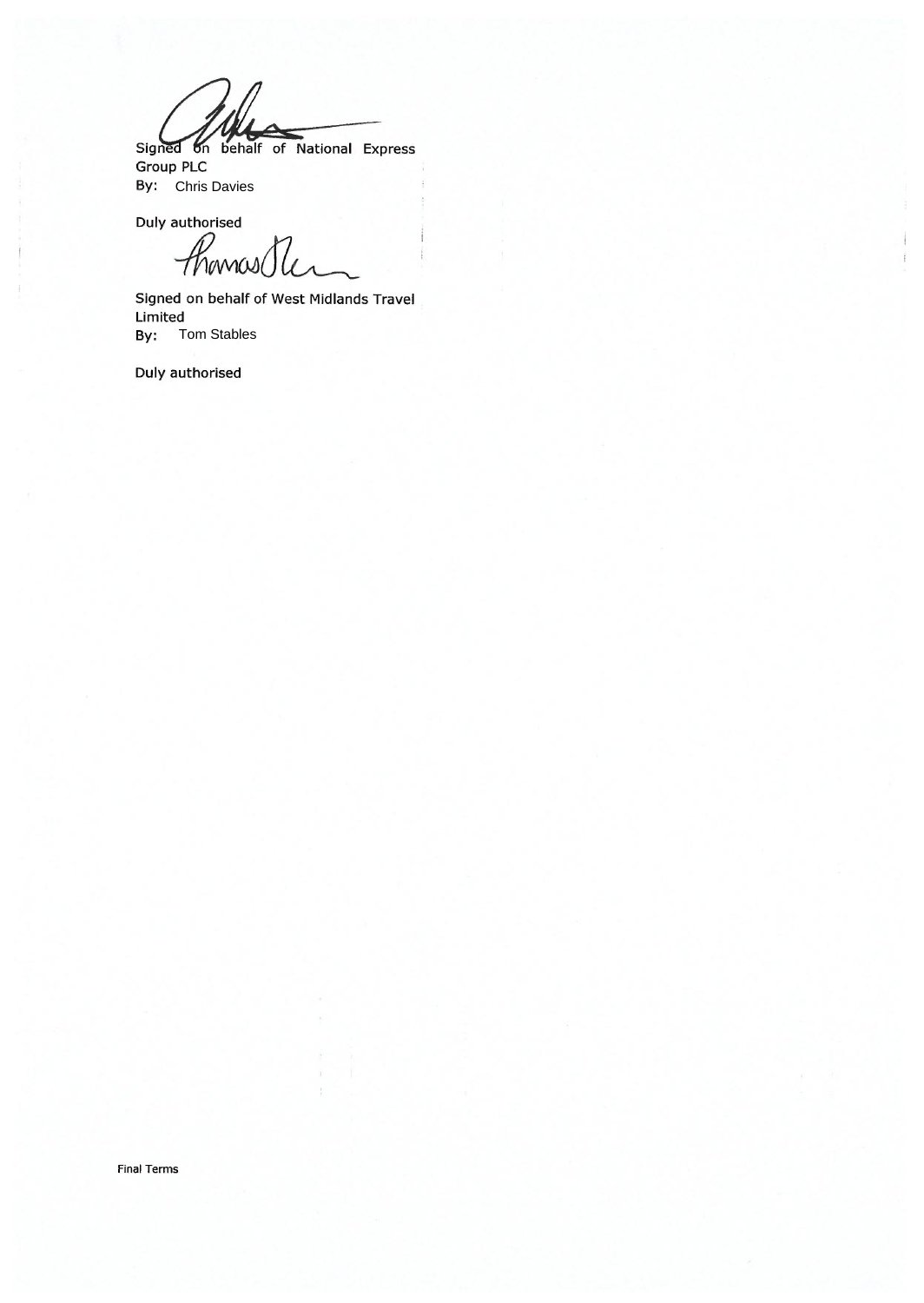## **PART B—OTHER INFORMATION**

## 1. **LISTING**

- (i) Admission to trading: Application has been made by the Issuer (or on its behalf) for the Notes to be admitted to trading on London Stock Exchange's regulated market and listing on the Official List of the FCA with effect from 20 November 2019.
- (ii) Estimate of total expenses £5,515 related to admission to trading:

# 2. **RATINGS**

Ratings: The Notes to be issued have been rated:

Moody's: Baa2

Fitch: BBB

#### 3. **INTERESTS OF NATURAL AND LEGAL PERSONS INVOLVED IN THE ISSUE**

Save as discussed in "Subscription and Sale" in the Base Prospectus, so far as the Issuer is aware, no person involved in the offer of the Notes has an interest material to the offer."

### 4. **REASONS FOR THE OFFER AND ESTIMATED NET PROCEEDS**

| Reasons for the offer:  | See "Use of Proceeds" in Base Prospectus |
|-------------------------|------------------------------------------|
| Estimated net proceeds: | £247,182,500.00                          |

### 5. **YIELD**

Indication of yield: 2.466 per cent. per annum

Calculated as at the Issue Date on the basis of the Issue Price. Yield is not an indication of future price.

### 6. **OPERATIONAL INFORMATION**

| ISIN Code: | XS2081477817 |
|------------|--------------|
|            |              |

Common Code: 208147781

Any clearing system(s) other than Not Applicable Euroclear Bank SA/NV and Clearstream Banking SA and the relevant identification number(s):

Delivery: Delivery against payment

Names and addresses of additional Not Applicablepaying agent(s) (if any):